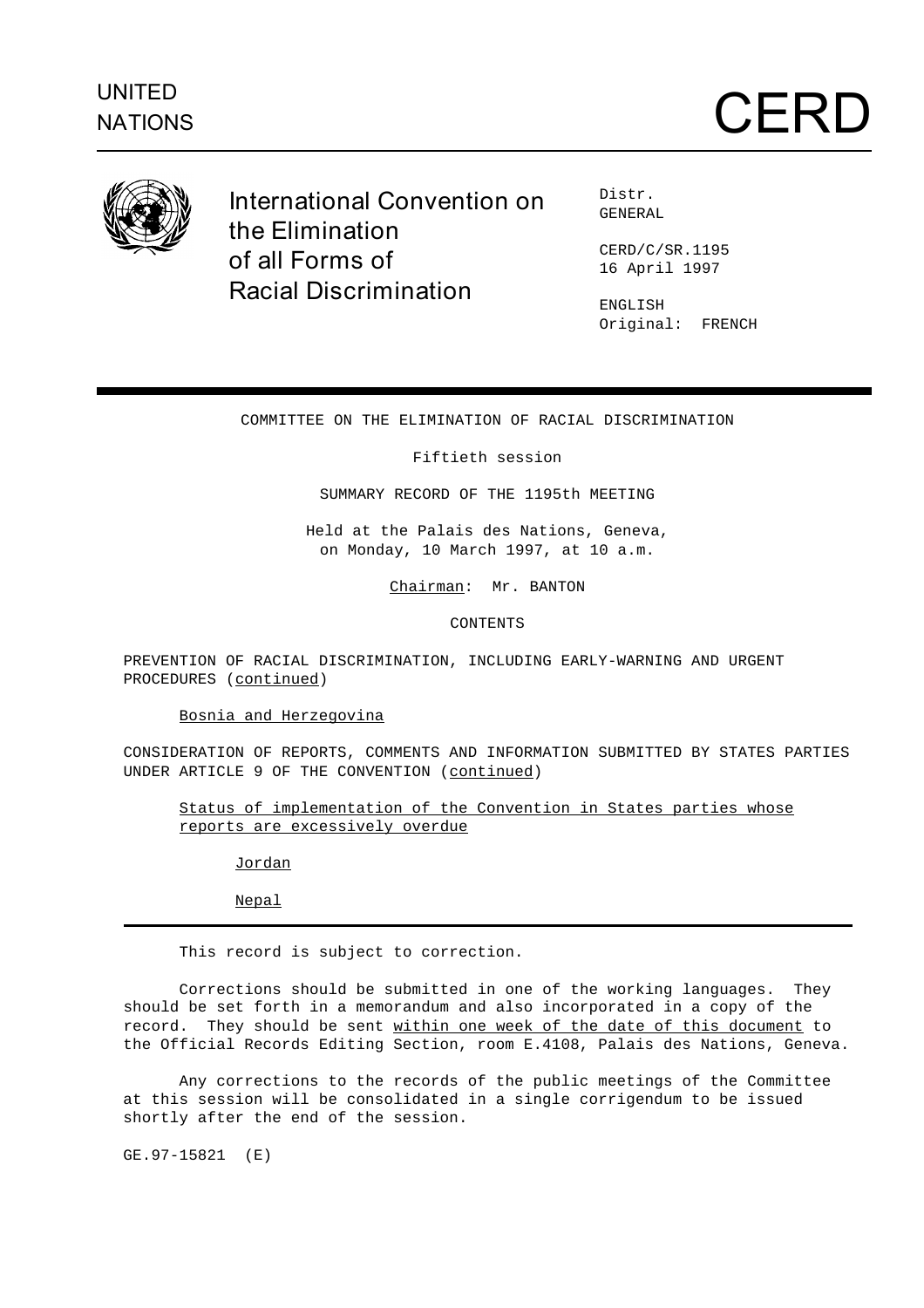## The meeting was called to order at 10 a.m.

PREVENTION OF RACIAL DISCRIMINATION, INCLUDING EARLY-WARNING AND URGENT PROCEDURES (agenda item 4) (continued)

#### Bosnia and Herzegovina

# 1. At the invitation of the Chairman, the members of the delegation of Bosnia and Herzegovina took seats at the Committee table.

2. Mr. JERKI (Minister/Counsellor, Ministry of Foreign Affairs of Bosnia and Herzegovina) informed the members of the Committee about the current situation in his country. He recalled the consequences of the terrible tragedy it had experienced from 1992 to 1995, in particular the "ethnic cleansing", a euphemism designating the extermination of an ethnic group: more than 200,000 people had been killed, and as many wounded; 13,000 persons had been disabled; 20,000 children had been orphaned; and more than 20,000 people were reported missing. Furthermore, almost half of the country's pre-war population were now in exile, and its entire economic and social infrastructure had been destroyed. The situation was therefore extremely complex, and, 15 months after the signing of the Dayton Peace Accords, Bosnia and Herzegovina was still facing enormous problems.

3. Among the negative aspects was the lack of a political will among the parties in power and the fact that the real problems were not being confronted directly. Unless all the institutions needed at the State level to establish the rule of law were set up, it would be very difficult to make headway with national reconstruction.

4. Among the positive elements, it should be noted that the Constitution established the highest possible standards in the field of the protection of human rights. Some 22 international instruments had been incorporated into the Constitution and were now an integral part of it. The two mechanisms called for by the Dayton Accords, namely, the ombudsman and the Human Rights Chamber, were functioning. There was also one commission to handle the problems of displaced persons and refugees, and another to study property claims. With the help of experts from the Council of Europe, an effort was being made to align the constitutional provisions of the two component entities of Bosnia and Herzegovina with those of the national Constitution. Despite that strong legal framework, however, the consequences of the war were difficult to overcome, and, in order to move forward, it was essential that the parties in power should show political will and that the international community act in unison.

5. Mr. van BOVEN (Country Rapporteur) welcomed the presence of the delegation of Bosnia and Herzegovina, stating that the urgent procedure was even more valuable when the Committee could hold a dialogue with the State party concerned. He stressed the fundamental importance of the Convention in relation to the situation in Bosnia and Herzegovina.

6. He wished to take advantage of the presence of the State party's representatives to inquire what kind of contribution the Committee could make. He recalled the two decisions adopted by the Committee on Bosnia and Herzegovina at its forty-eighth and forty-ninth sessions and quoted several passages therefrom. Unfortunately, the specific proposals made by the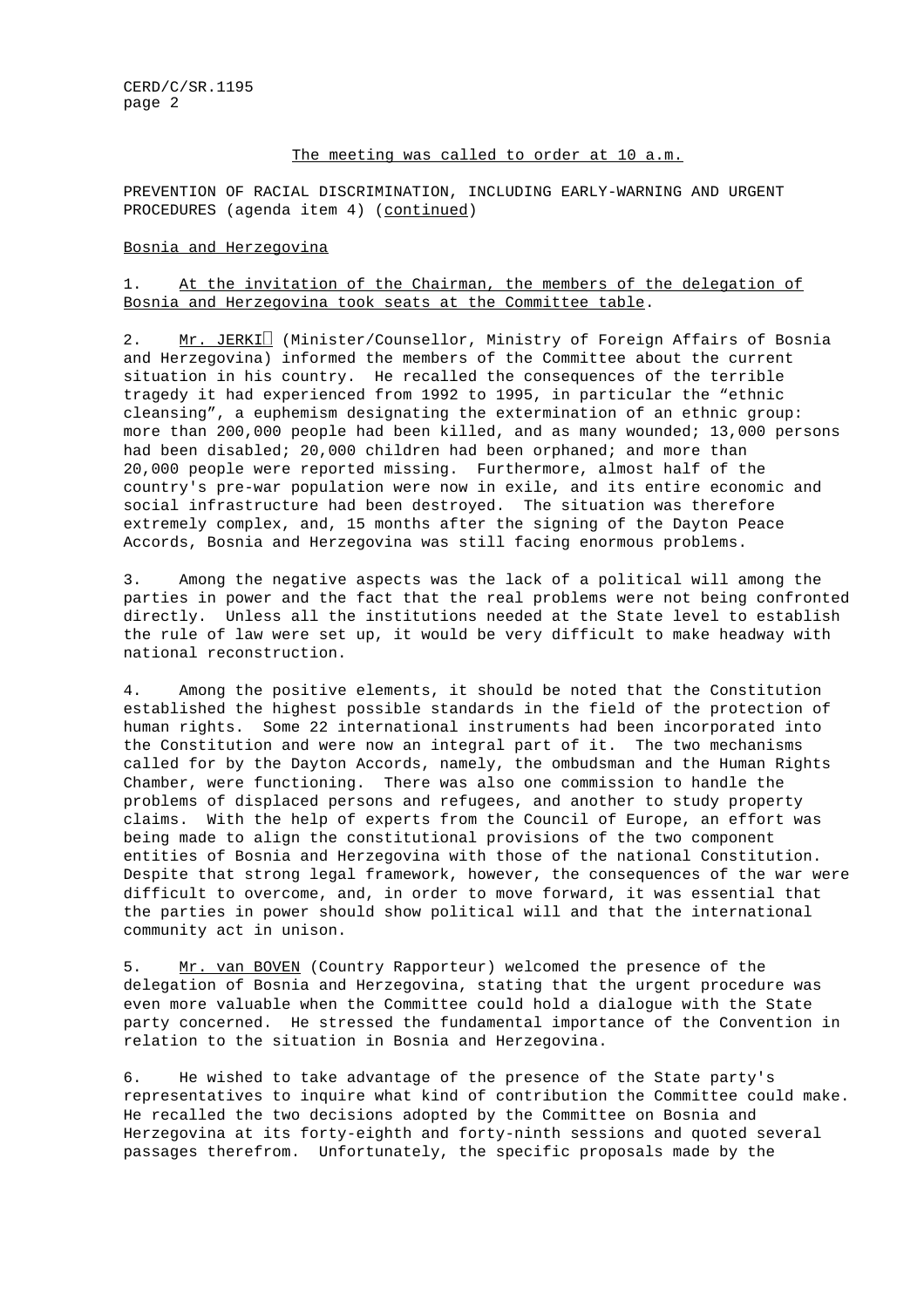Committee in those decisions had been largely ignored, no doubt because they had not been brought to the attention of the competent persons. He had recently sent a message to the High Commissioner for Human Rights asking him to consult his representatives in Sarajevo on the matter and to request their views on a possible role for the Committee, but had not yet received a reply. He also noted that the Special Rapporteur of the Commission on Human Rights on Bosnia and Herzegovina, who had stated in his report that education in the field of human rights was a critical need in all parts of the former Yugoslavia, had not taken up the Committee's offer on that matter. He regretted the lack of coordination between the secretariats, stressed the need to ensure that the Committee's decisions were indeed conveyed to the persons to whom they were addressed and inquired what the delegation's initial reaction was to the proposals made by the Committee at its previous sessions.

7. Mr. RECHETOV welcomed the continuation of direct contact with State party representatives. Following the elimination of apartheid in South Africa and the historic Middle East accords, everyone hoped that the region of Bosnia and Herzegovina would also become one of stable development. Noting that Macedonia had already submitted a report to the Committee and that Yugoslavia was preparing to do so, he wondered when Bosnia and Herzegovina was planning to submit its report and whether the "entities" referred to by the representative would take part in the drafting process and be invited to present their views.

8. He asked whether it was true that no one had been tried by the international Criminal Tribunal in The Hague for the crime of "ethnic cleansing" and whether any inquiries had been conducted to obtain precise information on that phenomenon, which undoubtedly constituted the principal human rights violation committed during the war.

9. Mr. de GOUTTES fully endorsed the observations of Mr. van Boven on the follow-up to the Committee's recommendations. Rather than making more and more recommendations, it was important to ensure that those adopted were followed up. The delegation should furnish more complete information on the human rights institutions to which it had referred. A preliminary assessment of their activities and of the functioning of the International Tribunal would enable the Committee to determine more precisely the specific contribution it might make.

10. Mr. ABOUL-NASR also wished to ask the delegation what type of assistance the Committee could provide. The Committee could not at present ask Bosnia and Herzegovina to submit a report, as the country was just emerging from an extremely serious episode in its history.

11. He did not think that persons who represented "entities" as opposed to the Government could be invited to submit the report. It was for the Government to decide the composition of its delegation.

12. He hoped that the delegation would express its views on the International Criminal Tribunal in the Hague.

13. Mr. SHERIFIS said the Committee should confine itself to consideration of the implementation of its recommendations on Bosnia and Herzegovina. The government representative had referred to the tragedy of ethnic cleansing. Nothing could justify that practice, and the guilty should be prosecuted. At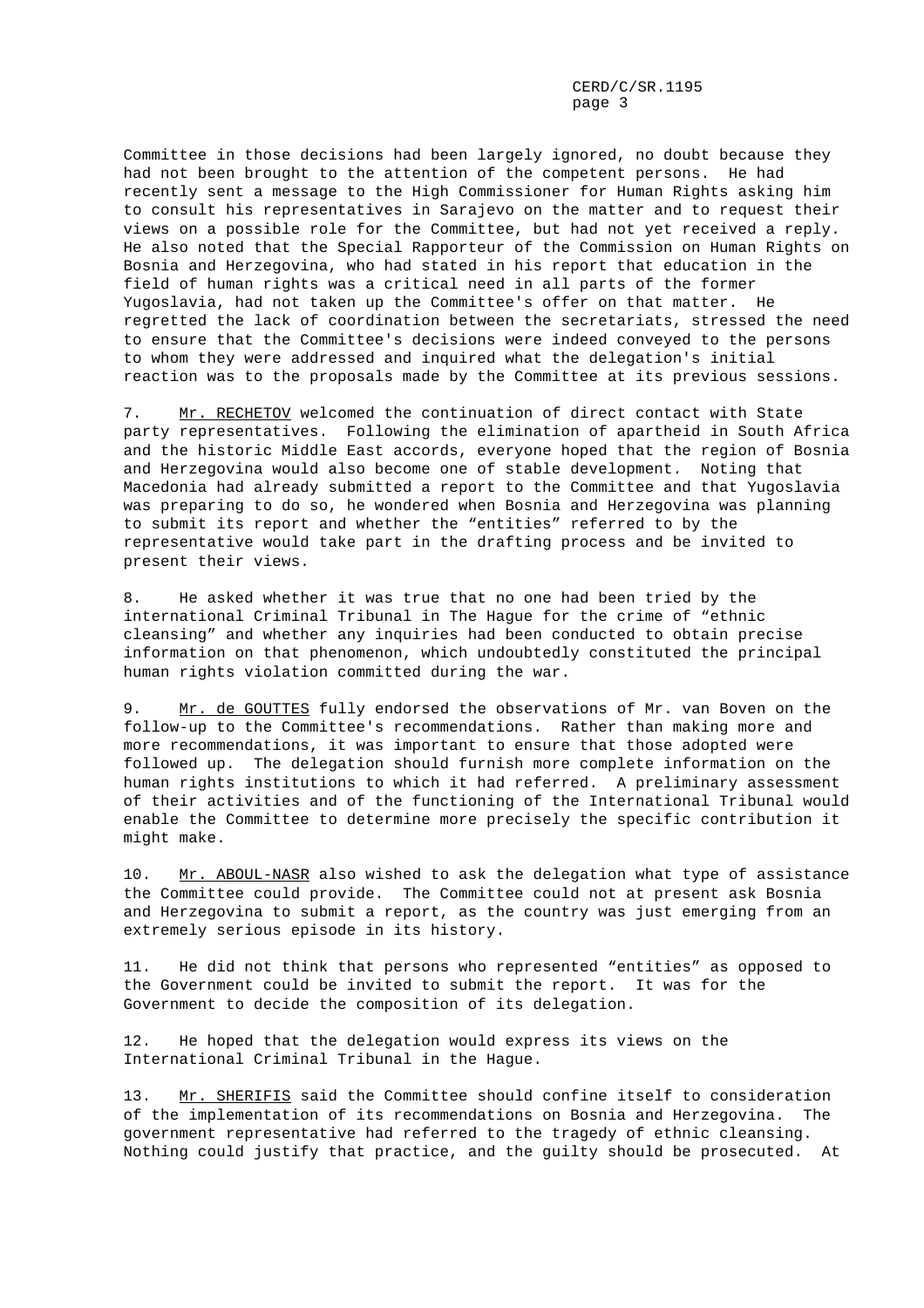its forty-second session, the Committee had adopted General Recommendation XVII, on the establishment of national institutions to facilitate the implementation of the Convention. That recommendation should be put into effect, particularly with regard to the implementation of article 5 of the Convention. It was for States parties to decide on the composition of their delegation.

14. Mr. WOLFRUM said he hoped that the next reports of Bosnia and Herzegovina would inform the Committee of measures taken in aid of the many refugees and displaced persons on its territory. Perhaps the Committee could be of assistance to it in that field?

15.  $Mr. JERKI<sup>2</sup>$  (Bosnia and Herzegovina) expressed his gratitude to the members of the Committee who had clearly stated that it was for States parties alone, as sovereign bodies, to determine the composition of their delegation.

16. The Ministry of Foreign Affairs was one of the main institutions responsible for implementing the Dayton Accords. In order to prepare for the present meeting, it had sent a letter to the Croat-Muslim Federation and the Serbian Republic of Bosnia, asking for information that might have been useful to the Committee. Only the Federation had responded. He was aware of the fact that, in submitting a report on the implementation of the Convention, his country would benefit from the assistance and advice of the Committee. Every effort would therefore be made to submit the report as soon as possible.

17. His Government believed that cooperation between the persons and institutions endeavouring to assist Bosnia and Herzegovina could be improved. There was frequently some overlap between the various programmes implemented or resources were misdirected.

18. He urged the Committee not to abandon Bosnia and Herzegovina, as the problems remained. Contacts could be closer between the Government and persons dealing with human rights, whether in Geneva or in Bosnia and Herzegovina. As to education in the field of human rights, the Committee could make proposals and recommendations to the Government.

19. Although ethnic cleansing was no longer occurring on the same scale as before the Dayton Accords, there were still discriminatory policies which used subtler methods with regard to either employment or property.

20. On the subject of the International Criminal Tribunal, real cooperation was needed between all the interested parties and between them and the Tribunal, but that was currently lacking. The perpetrators should be punished, not only legally but also psychologically, so as to enable the reconstruction of the country to go ahead and to ensure that the efforts it had made had not been in vain. The Government was doing everything in its power, but was relying on the international community to encourage the cooperation of those who were not cooperating in order to restore confidence in the country.

21. The CHAIRMAN assured the delegation that the Committee would not abandon Bosnia and Herzegovina, or indeed any group or person entitled to protection under the Convention. The Committee had taken the case of Bosnia and Herzegovina to heart. He welcomed the delegation's suggestions for increased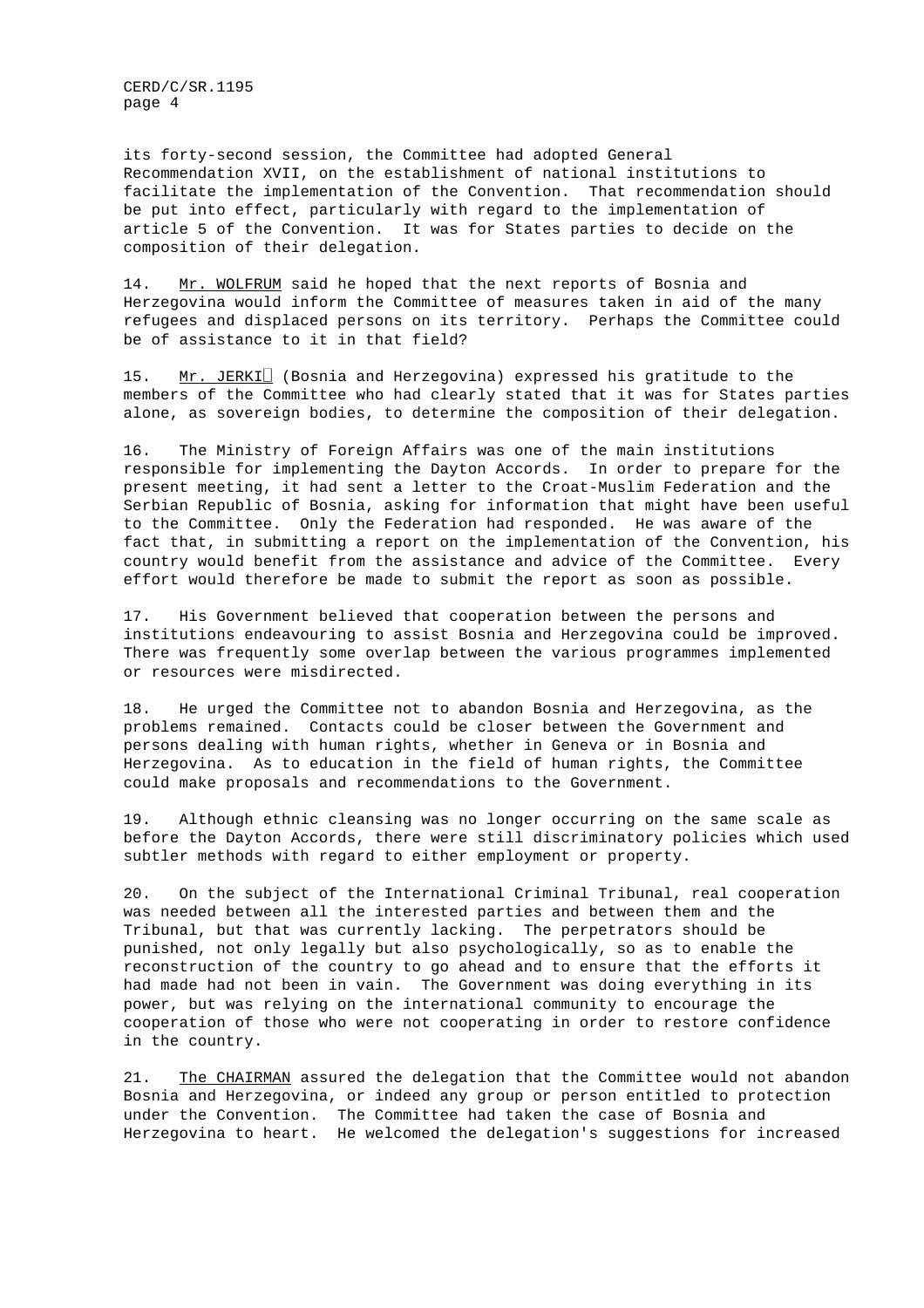contacts between the Government and the United Nations. The Committee would remain in contact with the Government so as to take any further step that might be appropriate under the urgent procedure.

#### 22. The delegation of Bosnia and Herzegovina withdrew.

CONSIDERATION OF REPORTS, COMMENTS AND INFORMATION SUBMITTED BY STATES PARTIES UNDER ARTICLE 9 OF THE CONVENTION (agenda item 5) (continued)

## Status of implementation of the Convention in States parties whose reports are excessively overdue

#### Jordan

#### 23. At the invitation of the Chairman, the members of the delegation of Jordan took seats at the Committee table.

24. Mr. HADDAD (Jordan) commended the Committee for the efforts it was making to eliminate all forms of racial discrimination throughout the world. His Majesty King Hussain and His Highness the Crown Prince stressed in all their statements, both in Jordan and abroad, the need to strengthen democracy, to ensure the rule of law, and to eliminate racial discrimination, violence and terrorism. Jordan disseminated all the human rights instruments in Arabic and put them into effect. National law could not contravene those instruments, including the Convention. In recent years, the Government had taken many steps to combat racial discrimination and was currently preparing a detailed report on implementation of the Convention, which it would submit to the Committee during the course of the year.

25. Article 6, paragraph 1, of the Constitution provided that all Jordanians were equal with regard to rights and obligations, irrespective of their ethnic origin, religion or language. Under article 22, paragraph 1, all Jordanians had the right to hold posts, permanent or otherwise, in public departments, depending on their competence and skills.

26. In 1991, Jordan had established the main features of its social and political activity in a National Charter, paragraph 7 of which provided for respect for the human being and his right to express a different opinion. The preamble of the Charter stated that Jordanian men and women were equal before the law, irrespective of their ethnic origin, religion or language.

27. Article 20 of the Political Parties Act of 1992 stated that Jordanians had the right to form political parties, provided that those parties respected the Constitution and the rule of law, the principle of political plurality, and the independence and security of Jordan. Political parties were required to combat violence in all its forms, and ethnic discrimination. Article 24 made any violation of those provisions punishable by law.

28. Article 40 of the Press and Publications Act of 1993 banned any publication that denigrated any religion, while article 4 banned publications that endangered national unity or incited criminal acts. Article 8 stated that no publication could contain articles which infringed the dignity or reputation of citizens. Any violation of the provisions of that Act carried a fine, but the Government had initiated a reform aimed at increasing the relevant penalties.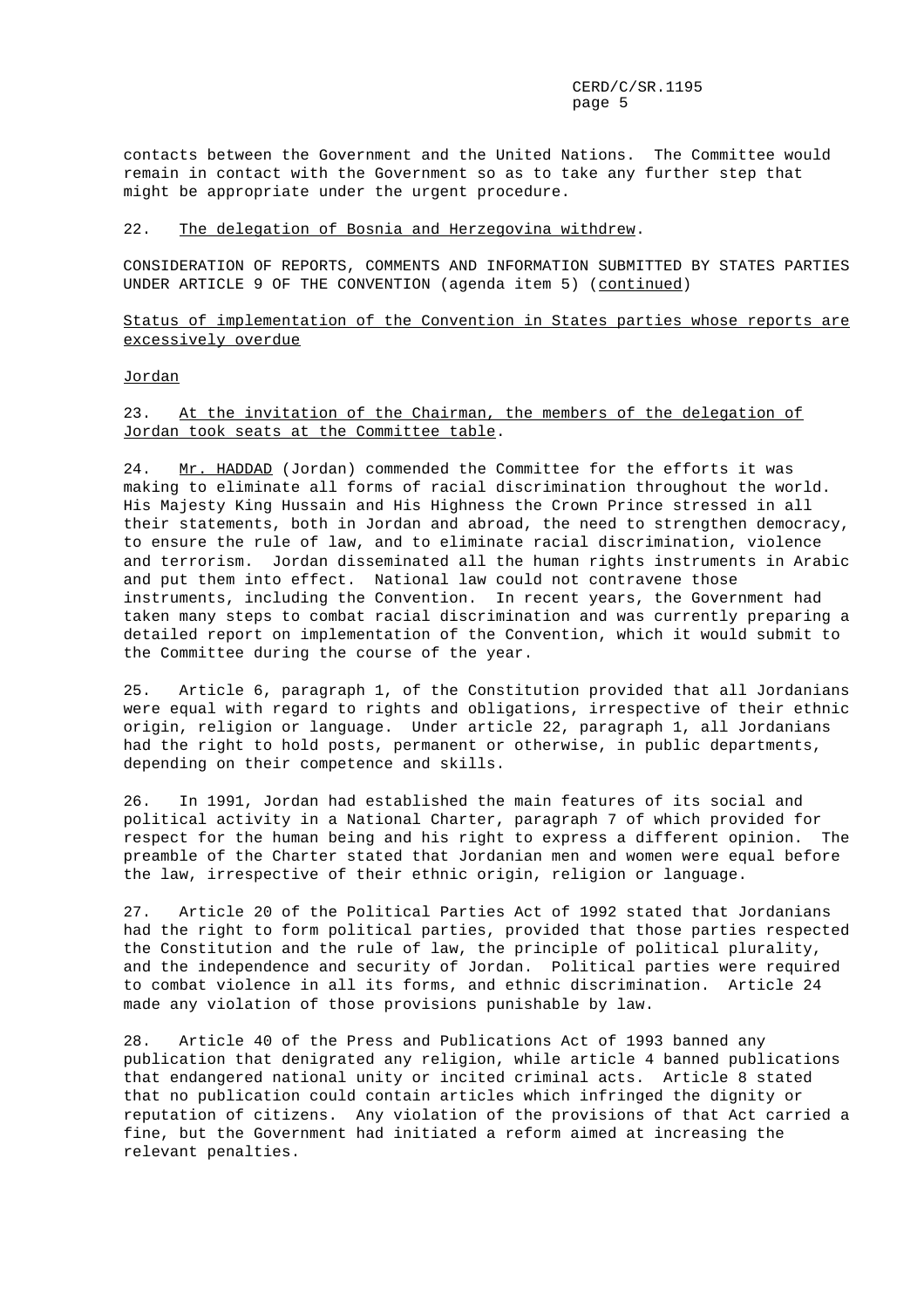29. In 1996, the Government had enacted a law establishing the Centre for Studies on Freedom, Democracy and Human Rights. Article 7 (a) of that law penalized any violation of human rights and was aimed at protecting citizens against any form of religious discrimination. Article 7 (c) dealt with respect for Islamic tradition. Article 8 provided that any violation or abuse brought to the Centre's attention would give rise to legal action.

30. Following government initiatives, measures had recently been taken to authorize the presence of Amnesty International on Jordanian territory and to permit the establishment of a human rights defence group and the activities of an Arab human rights organization, whose steering committee had recently been formed.

31. He read out several articles from the Jordanian Penal Code, particularly articles 150, 151, 152 and 276, which stipulated that fines or prison sentences could be imposed for any incitement to racial discrimination, any insult or attack against any religion, or any disruption of order within any kind of religious assembly.

32. He stressed that his Government was prepared to cooperate actively with the Committee in all areas within its competence.

33. Mr. van BOVEN (Country Rapporteur) said he was very pleased that Jordan had renewed its dialogue with the Committee, given that its periodic report was long overdue; that lapse was not, however, systematic, as Jordan had reported regularly to the Human Rights Committee, the Committee on the Rights of the Child and the Committee against Torture.

34. The representative of Jordan had said that racial discrimination did not exist in his country; in fact, that was what Jordan had already stated in its eighth periodic report, considered in 1990 (CERD/C/183/Add.1, para. 120). However, the Committee was not entirely convinced by statements of that sort, as racial discrimination was defined extremely broadly in article 1 of the Convention and it was difficult to be certain that no discrimination existed in any of the areas cited. The Jordanian authorities should specify whether equal rights really existed in all respects for the Jordanian Bedouins and Palestinians, for example. In its next report, whose publication had already been announced, Jordan should not merely quote legal texts but should devote more attention to the actual situation.

35. With regard to article 8, paragraph 6, of the Convention governing the activities of the Committee, the General Assembly had adopted an amendment by which the Committee's expenses would henceforth come under the regular budget of the United Nations, and had recommended that States parties should ratify the amendment. The amendment would have to be ratified by two thirds of all States parties in order to enter into force. He hoped that Jordan would agree to the amendment, which was entirely a matter of form, and ratify it without hesitation.

36. Mr. WOLFRUM asked the representative of Jordan to say whether the Convention and other human rights treaties had to go through a process of incorporation into Jordanian law before becoming an integral part of that law, or whether they could be invoked directly. During the consideration of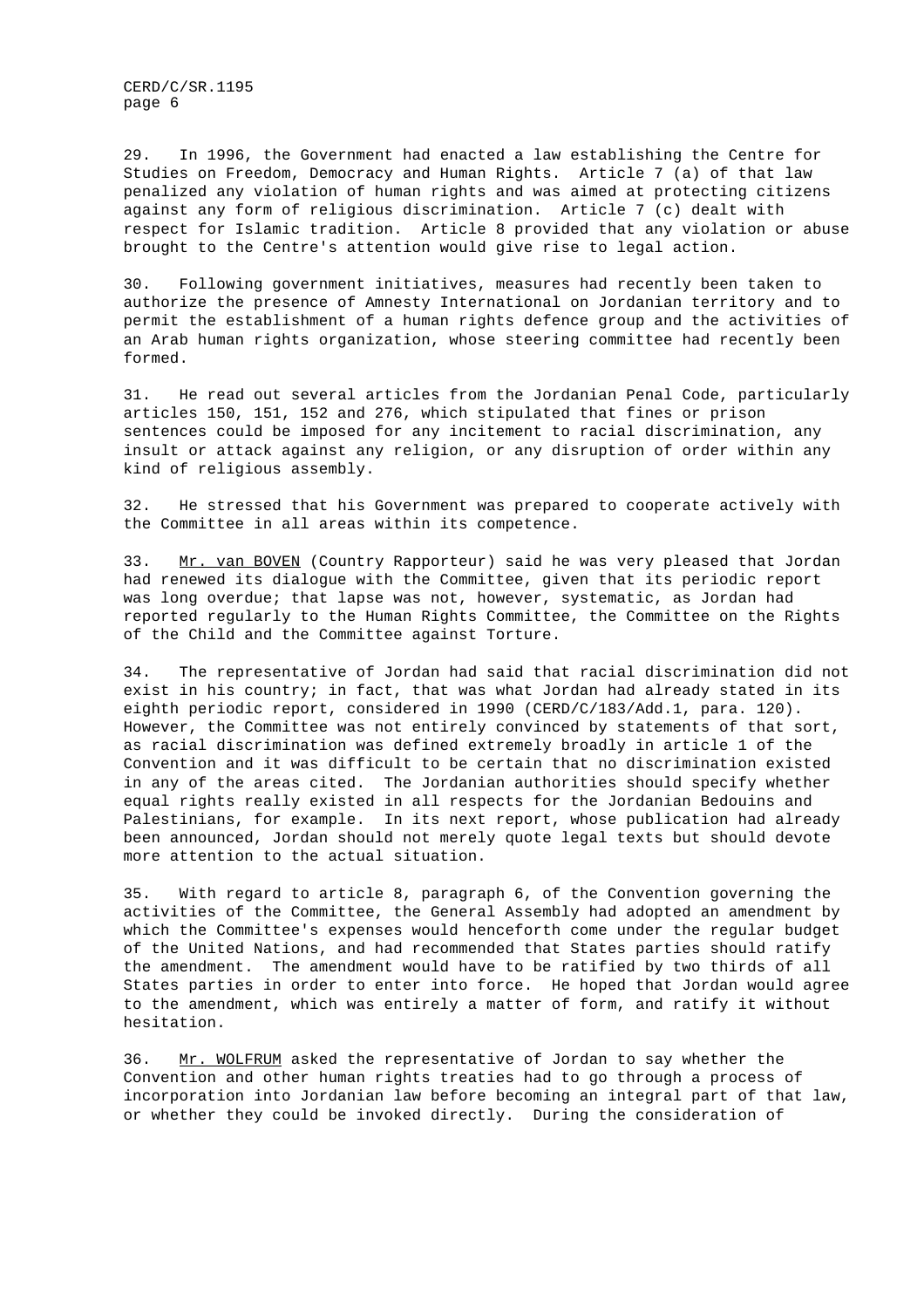Jordan's sixth and eighth periodic reports, the Committee had been told that a certain proportion of seats in the Jordanian Parliament were reserved for members of minorities. Was that rule still in effect?

37. Like the Country Rapporteur, he was somewhat sceptical of assertions that racial discrimination did not exist in a particular society. The next report of Jordan should dispel that scepticism and to that end should not be limited to restatements of constitutional law: it should provide concrete information on the implementation of the Constitution and the daily use to which it was put. The statistics that appear in that report would be very useful.

38. Mr. de GOUTTES agreed with Mr. van Boven that the Committee found it difficult to accept wholeheartedly the assertion that there was no racial discrimination in a particular country. However, after having made such a statement, the representative of Jordan had referred to criminal legislation making an act of racial discrimination a criminal offence, if only on a preventive basis that in itself represented an initial response to the concerns of the Committee.

39. According to the eighth periodic report of Jordan (CERD/C/183/Add.1, para. 51), candidates for naturalization should not compete with Jordanians on the labour market. At that time (1990) the Committee had raised the question whether such a provision might not have discriminatory effects vis-á-vis article 5 (e) (i) of the Convention. He asked for additional information on that point. The delegation did not have to respond immediately but was at liberty to do so in its next periodic report.

40. Mr. ABOUL-NASR said that Jordan was known throughout the Arab world as a land of asylum where many strangers fleeing less hospitable countries settled permanently. Undoubtedly the next periodic report would refer to the non-Jordanians, of whom many, such as Armenians and Palestinians, played a prominent role in Jordanian society. Egypt, of which he was a national, looked to the example of Jordan to give effect to article 4 of the Convention, in its own Penal Code, so as to minimize the risks involved in proclaiming, no doubt somewhat hastily, that racial discrimination did not exist.

41. He was not sure that it was really discriminatory for a State to adopt a policy of giving priority to nationals in the field of employment. The European Union, for example, did exactly that. Perhaps the members of the Committee with competence in that field would be asked for their views.

42. Mr. AHMADU said he was greatly looking forward to receiving the next periodic report of Jordan. Aside from Egypt, it seemed to be the Arab country whose women enjoyed the greatest emancipation, and he very much hoped the report would include a section or chapter on women. The report should also describe institutions for minority groups, since there were apparently some discriminatory employment rules in Jordan. On that issue the question arose whether the implementation of such rules was not based on prior agreements.

43. Mr. SHERIFIS stressed the importance for the Committee of engaging in regular dialogue with all States parties to the Convention. As the Country Rapporteur had said, Jordan should ratify the amendment to article 8, paragraph 6, of the Convention as soon as possible.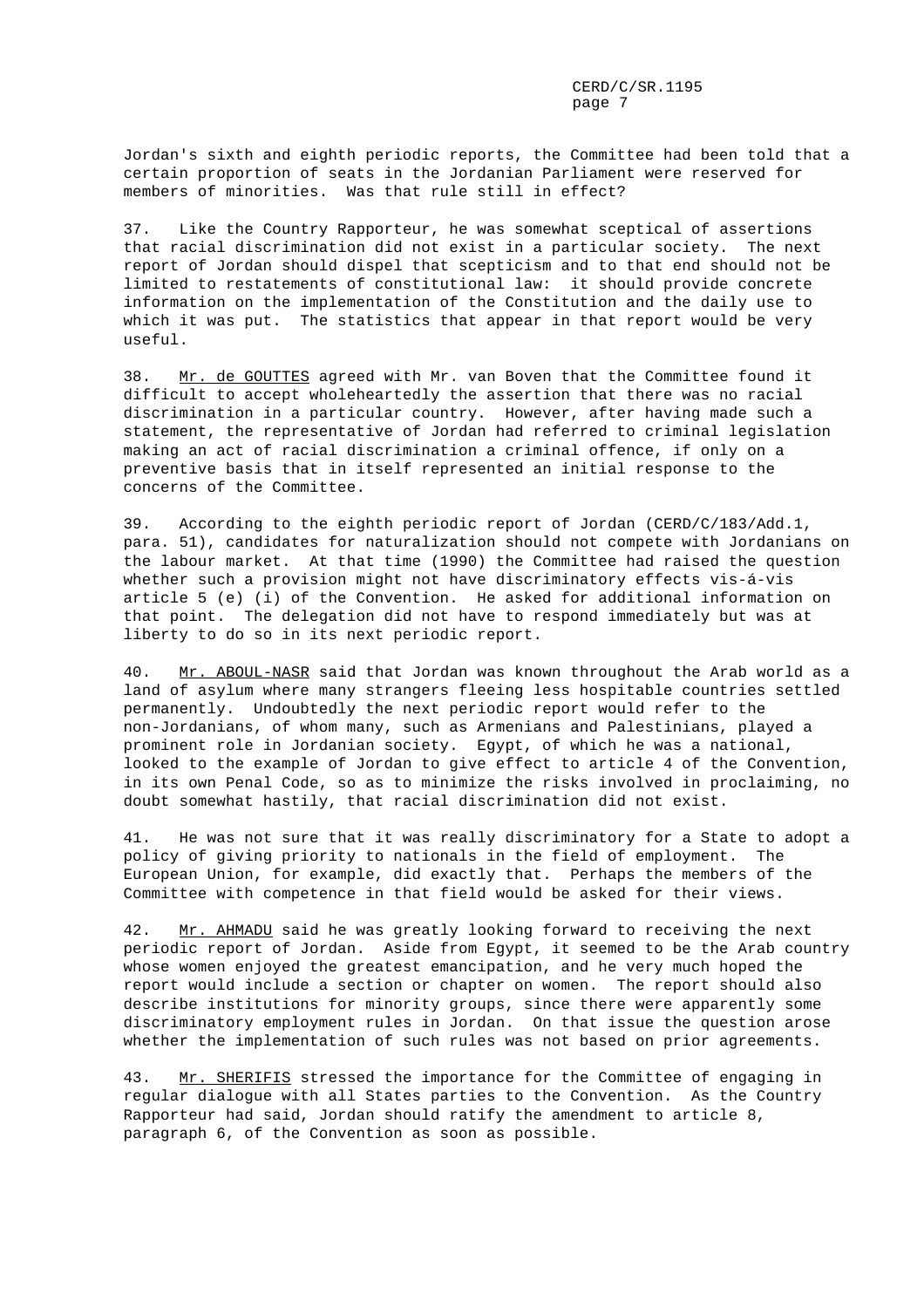44. It was well known that Jordan had an excellent human rights record. It was precisely because of that good record that the Government should consider making the declaration under article 14 of the Convention, by which the State party recognized the competence of the Committee to receive and consider communications from individuals or groups of individuals within its jurisdiction claiming to be victims of a violation by that State party of any of the rights set forth in the Convention. Most States parties to the Convention had refrained from making such a declaration, but the Committee would welcome the possibility of engaging in an ongoing dialogue with Jordan.

45. Mr. HADDAD (Jordan) said that as soon as he returned to Jordan, at Mr. van Boven's request, he would encourage the Government to ratify the amendment to article 8, paragraph 6, of the Convention.

46. Addressing himself to all members of the Committee he said that Jordan had made a serious commitment with regard to implementation of the Convention. It took precedence over all national legislation, and once a foreigner was naturalized, he fully enjoyed all the rights accorded to Jordanians born in the country. The law could not be circumbented in that regard. As to the electoral law, the division into districts was carried out in accordance with a list annexed to that legislation. The districts of the capital, Amman, had always reserved a number of seats for circassians, Chechens and so forth. Christians, who represented 4 per cent of the total population, had more than 11 per cent of the seats in Parliament reserved for them.

47. He and his colleagues would endeavour to answer precisely all the questions raised by including as many concrete statistics as possible in Jordan's next periodic report.

48. The CHAIRMAN said that the Committee would have more time available when it came to deal with that report. The present resumption of contact with the State party, however, had already proved extremely useful.

#### 49. The delegation of Jordan withdrew.

#### Nepal

50. At the invitation of the Chairman, Mr. Simkhada (Nepal) took a seat at the Committee table.

51. Mr. SIMKHADA (Nepal) said that constraints on human resources, and the rapid political changes under way in Nepal, were responsible for the reporting delay. However, with the technical assistance of the Centre for Human Rights, his Government should be able to submit its periodic report shortly, for consideration by the Committee at its next session. It was being prepared by the Ministry for Women and Social Welfare.

52. In the meantime, Nepal had undergone a major political and institutional transformation, which had improved the situation of human rights, including the elimination of racial discrimination.

53. Since the political transformation initiated in 1990 by the People's Movement, Nepal had become a popular democracy with a constitutional monarchy. The 1990 Constitution guaranteed basic human rights to every citizen; adult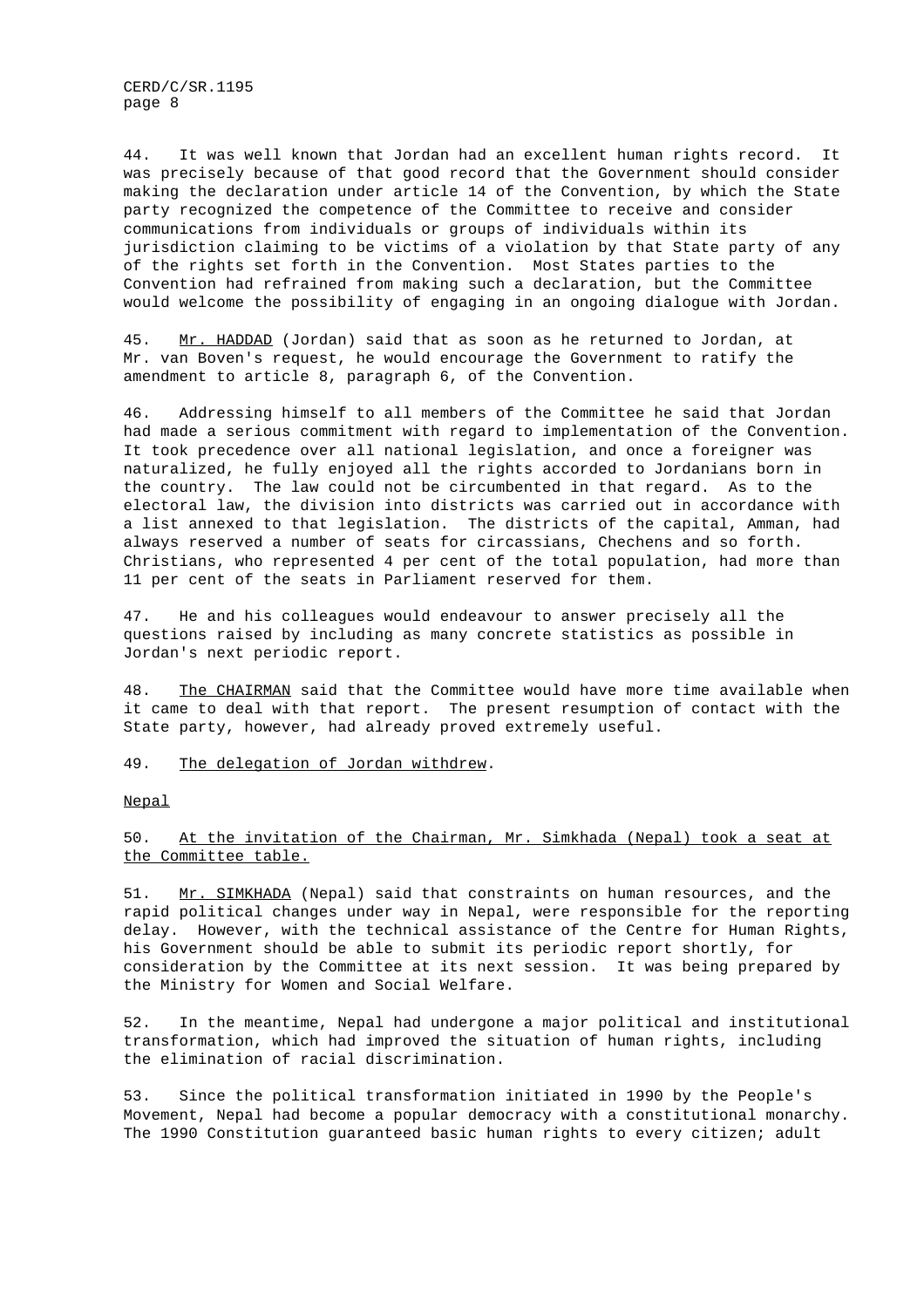franchise; a parliamentary form of Government; and a multi-party system. It also guaranteed the independence of the judiciary and the legislature, with a democratically elected Parliament.

54. The Constitution prohibited discrimination against any citizen on grounds of religion, race, sex, caste, tribe or ideological conviction. Any discrimination against untouchables was punishable by law. The right to constitutional remedies was guaranteed. A bill on compensation for torture victims had been passed by the House of Representatives in 1996 and an act establishing an independent human rights commission answerable to Parliament had been promulgated.

55. All those developments had resulted in a positive change in the human rights situation in general, which would be reflected in Nepal's next periodic report.

56. Mrs. SADIQ ALI (Country Rapporteur) said she was pleased that Nepal intended to submit information to the Committee at its next session. She hoped that on that occasion the State party would give the Committee all the information it needed on the many positive developments that had taken place in the country since its previous report, submitted in 1987. The Committee would also be pleased to receive the excerpts from the Constitution which had a bearing on the Convention and to learn what important residual powers the King continued to exercise.

57. Under the Constitution, Nepal was not a Hindu State. Nonetheless, there was concern among non-Hindus that a constitutional prohibition of the conversion of other persons could be used to limit the expression of religious beliefs. Was that provision still in force?

58. Given that Nepal had over 75 ethnic groups speaking 50 languages, the Committee also needed to know the ethnic composition of the population, particularly in the underdeveloped areas. Since the Constitution protected the right of each community to preserve and promote its language, script and culture, to operate schools up to the primary level in its mother tongue and to conduct lessons by radio in the local language, she would welcome more information on the innovative methods used and the number of tribes they covered.

59. In the light of reports from human rights groups that the languages of some ethnic communities were nearly extinct and other groups were losing their culture, it was essential that the Committee should receive detailed information on those matters.

60. Discrimination against certain castes and vulnerable groups, including women in the rural areas of western Nepal, was widespread, despite the provisions of the Constitution prohibiting any discrimination on grounds of sex or caste. That state of affairs seemed to indicate that the Government had not taken effective action to implement the provisions.

61. Recalling that in its report of October 1995 (A/50/40), the Human Rights Committee had said it was disturbed by several practices linked to the caste system, she asked whether there were any provisions prohibiting the exploitation of certain castes and whether any measures had been taken to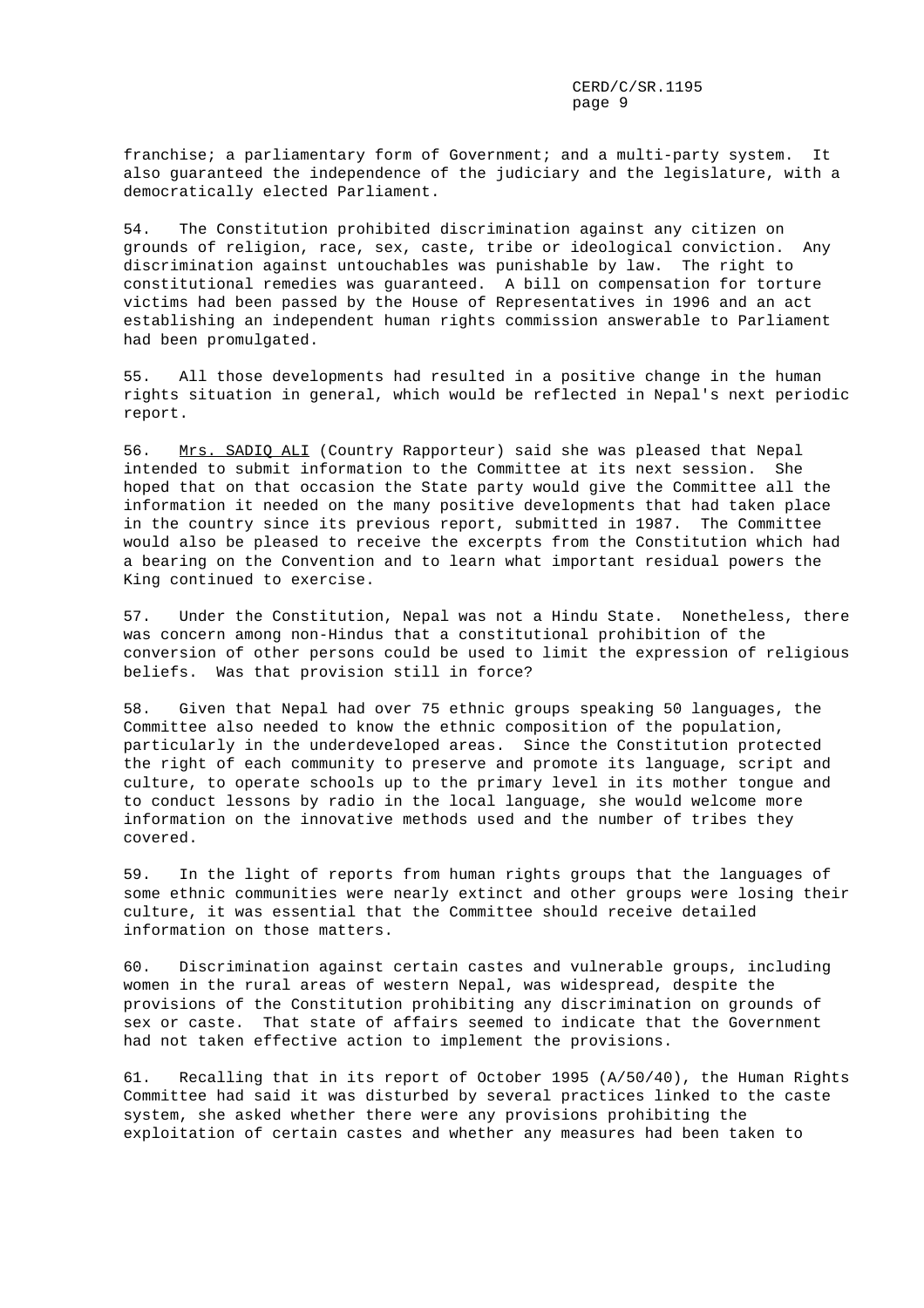eliminate that backward system, in conformity with articles 1 and 2 of the Convention. She would also like to know how many persons, if any, had been punished pursuant to those provisions.

62. It would also be interesting for the Committee to know whether the Government had attained the main objective it had mentioned during consideration of the previous report (see CERD/C/SR.787), namely, to remove imbalances between regions in terms of infrastructure and public services, for example. Could the Government provide the relevant social indicators?

63. With regard to article 3, she inquired whether forced or compulsory labour and slavery were still being imposed on members of certain castes, particularly in the countryside. What action had the Government taken or was it planning in order to put an end to those practices?

64. With reference to the implementation of article 4, she inquired whether the new Government intended to withdraw the reservation it had expressed in submitting its previous report. Concerning article 5, she wished to know the composition, terms of reference and procedures of the permanent human rights commission established by Parliament to investigate human rights abuses.

65. She commended Nepal for having established, by Act No. 2047 of 1990 relating to treaties, the primacy of international instruments, including the two International Covenants and the Convention against Torture, over domestic law.

66. She asked the delegation to explain the procedure for the proclamation and administration of a state of emergency and the derogations permitted. The Government should also explain the quasi-judicial authority given to the Chief District Officer for directing the police to prevent public disturbances and violence. To what extent did the Supreme Court ruling that the 1992 Labour Act and the 1991 Nepali Citizenship Act were unconstitutional affect the implementation of article 5 (e) (i) and (iii) and (d) (iii) of the Convention?

67. Nepal prohibited torture, but it was not defined as a crime, as required by the Convention against Torture. Did the Government intend to reconsider that question? How many people had been compensated under the Compensation Act passed in 1996?

68. Noting that an amnesty had been announced for all political prisoners, she inquired whether it applied to the detainees in the prisons of central Nepal. There was perhaps a contradiction between that information and the report from the United States Department of State that more than 3,000 persons were being held while awaiting trial. Could the delegation provide more information?

69. In connection with article 5 (e)  $(v)$ , she wished to know the results of the Government's 12-year literacy programme, directed at 8 million people aged between 6 and 45.

70. In relation to article 6, she asked whether there had been any cases of racial discrimination in which the plaintiffs had been able to take their case before a competent national court with the assistance of an attorney, given that court-appointed lawyers were designated only upon request, which was